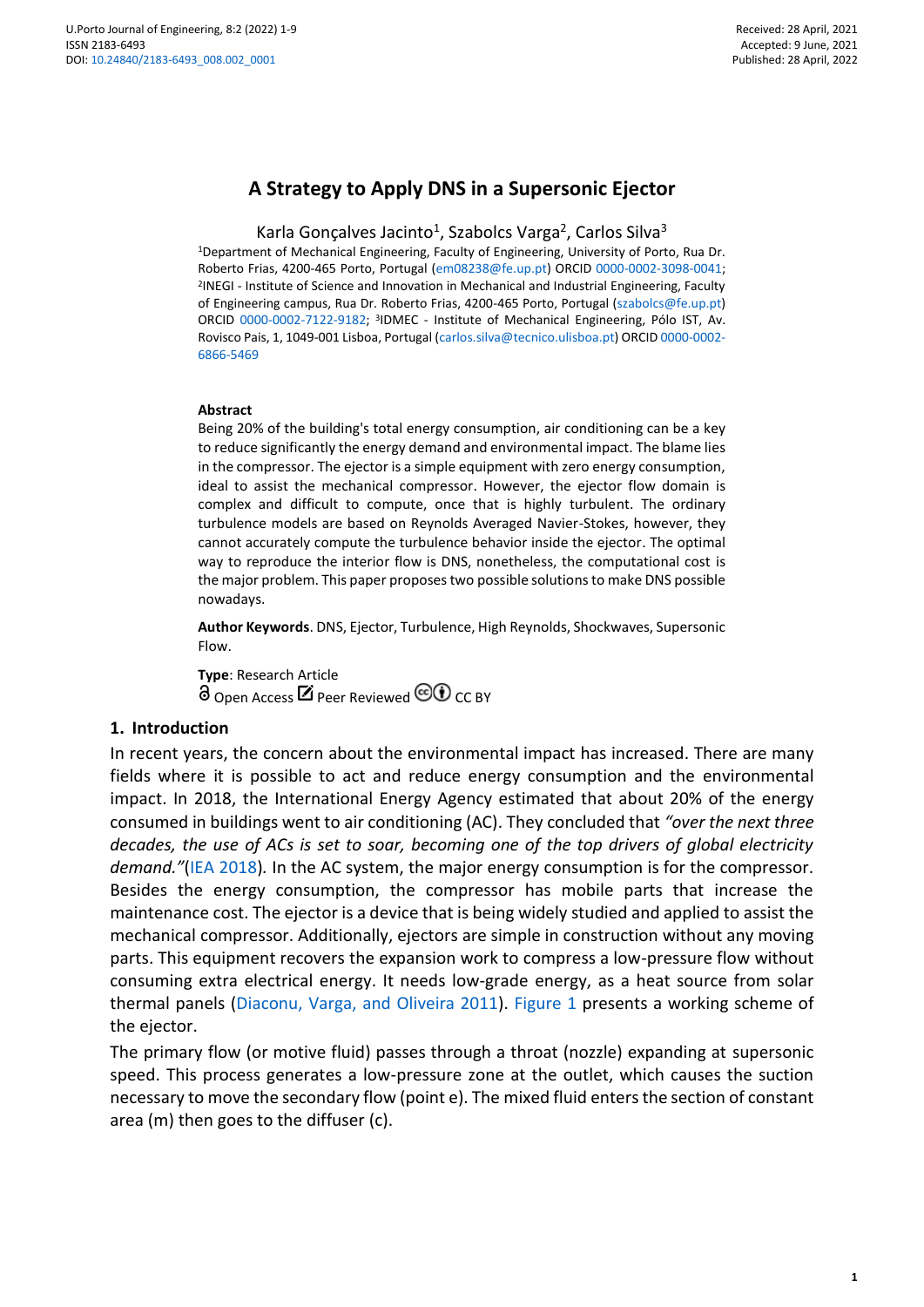

<span id="page-1-0"></span>In the constant-pressure mixing section [\(Figure 1\)](#page-1-0) exists energy exchange between the primary and secondary flow. The high difference in temperature and speed generates a boundary layer that separates the two flows, inducing high shear stresses and irreversible oblique shocks in the motive fluid. Computational Fluids Dynamics (CFD) packages are widely used to simplify the mixing process using conservation equations and some constants to approach the physics behind this phenomenon. Nonetheless, these models can not accurately predict the intensity and location of the shock waves [\(Varga et al. 2017\)](#page-8-0).

This paper first presents a quick review of the different turbulence models that are usually applied in ejectors. Next, a brief explanation of the Dynamic Numerical Simulation difficulties and finishes with two proposals to surpass those problems.

## **2. Ejector Modeling Over Time**

In 1858, Henri Giffard patented the ejector [\(Bulinski et al. 2010\)](#page-6-1) to refill steam engine boilers. Later, in 1926, Norman H. Gay proposed the first refrigeration cycle using a two-phase ejector [\(Gay 1931\)](#page-7-2).

Since then, a few scientific publications have been published with experimental work about the possible applications for ejectors [\(Macquorn Rankine 1869;](#page-7-3) [Langmuir 1916;](#page-7-4) [Ashley 1934;](#page-6-2) [Work and Miller 1940;](#page-8-1) [Fondrk 1952\)](#page-6-3). Despite that, until the '90s, the ejector operation was not fully understood [\(Kornhauser 1990\)](#page-7-5). In the last ten years, there has been an exponential interest in ejector technology [\(Elbel and Lawrence 2016\)](#page-6-4), which is reflected in the number of scientific publications made.

## *2.1. Zero/one-dimension ejector model*

The first model developed to design the ejector is known as zero-dimensional (0D - or thermodynamic models). This kind of model is usually applied to predict the global ejector performance [\(Song et al. 2020\)](#page-7-6). The 0D models use empirical coefficients for the different sections of the ejector to predict performance [\(Ringstad et al. 2020\)](#page-7-7).

In 1942, the first 1D model applied to a one-phase ejector was presented [\(He, Li, and Wang](#page-7-8)  [2009\)](#page-7-8). Since then, there have been several updates to the model, until 1990 when the first one-dimension model developed for a two-phase was established b[y Kornhauser \(1990\).](#page-7-5)

Nowadays, the 0D and 1D models are used to perform a preliminary analysis of the ejector regarding the critical operation or geometry [\(Taslimi Taleghani, Sorin, and Poncet 2018\)](#page-7-9). These models should be adapted according to the initial considerations of the problem (namely if is constant pressure or area mixing, or if it is a one-phase or two-phase ejector).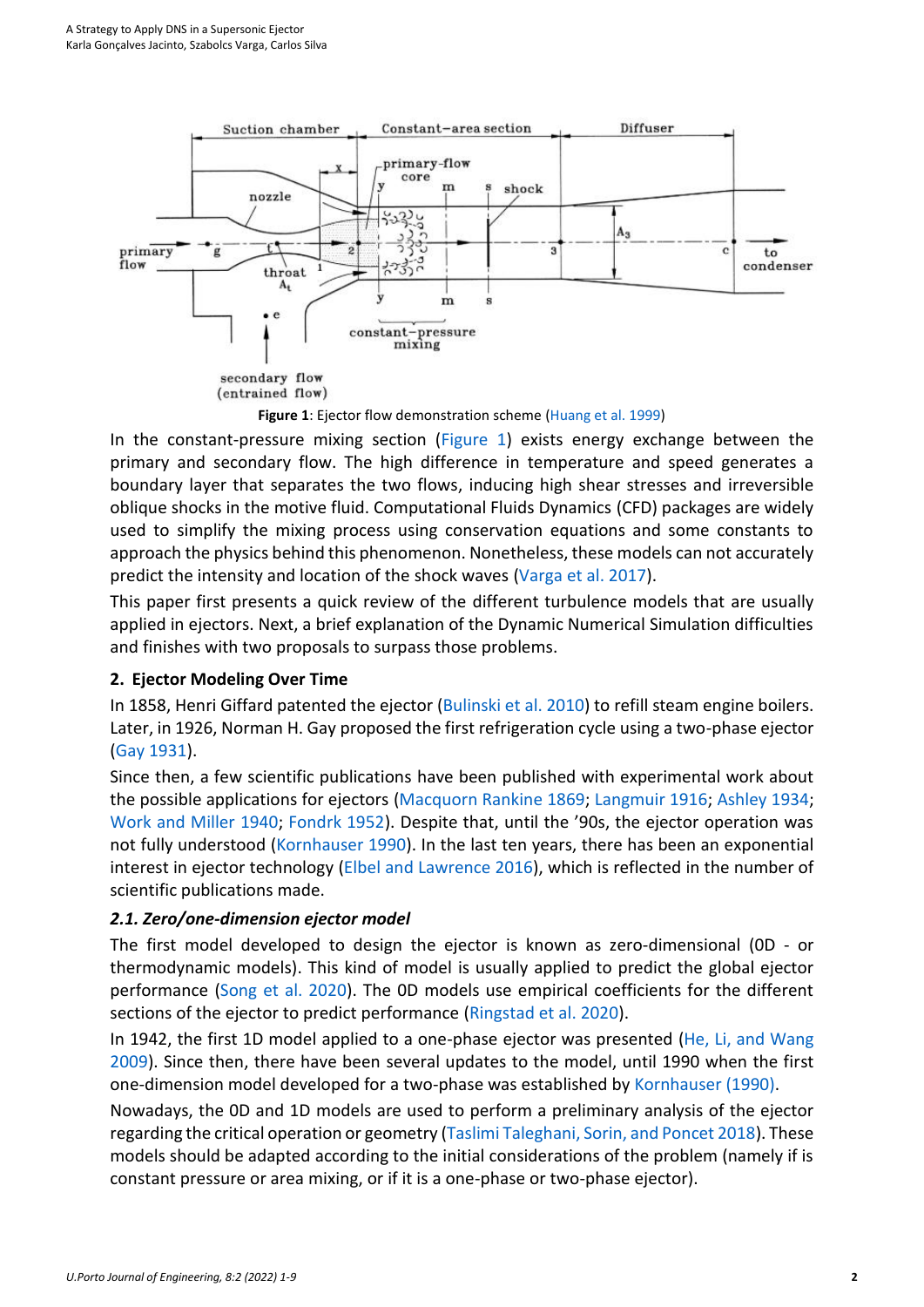### *2.2. Two/three-dimension ejector model*

The 0D and 1D models have limitations because it is only possible to predict the global performance indicators. If the goal is to obtain a local detail about the physical phenomenon or properties inside the ejector, it is necessary to apply a two/three-dimension model (Song [et al. 2020\)](#page-7-6). 2D models are commonly used once that an ejector can be considered axisymmetric, although the secondary inlet is not axisymmetric. This simplification affects the mixing process. However, this has a small impact on the overall results [\(Song et al. 2020\)](#page-7-6).

For 2D or 3D simulations, there are several models to predict turbulence. Due to the phenomenon complexity, Computer Fluid Dynamic (CFD) should be applied. The Reynolds number (Re - [Formula](#page-2-0) (1)) is a measurement of the turbulent effects. The Re is the ratio of two terms from Newton's law of the flow movement in a flow: momentum and viscous forces [\(Çengel and Cimbala 2012\)](#page-6-5):

<span id="page-2-0"></span>
$$
Re = \frac{\rho \cdot u \cdot D}{\mu} \tag{1}
$$

Where  $\rho$  is the fluid density,  $u$  is the characteristic velocity,  $D$  is the diameter, and  $\mu$  is the dynamic viscosity.

Low Re means that the viscous forces are high enough to absorb the fluctuations that are produced by the inertial forces – laminar flow. However, increasing the inertial force, the flow becomes chaotic, and the velocity, as well as the pressure, changes randomly [\(Çengel and](#page-6-5)  [Cimbala 2012;](#page-6-5) [Malalasekera and Versteeg 2007\)](#page-7-10), starting a turbulent flow.

To determine the physical phenomena in a complex flow, it is important to calculate the shear stress and the velocity profile. The shear stress depends on the velocity profile. To proceed with the calculation, it is important to understand the different layers that occur on a fully developed turbulent flow - [Figure 2.](#page-2-1)



**Figure 2**: Typical velocity distributions in turbulent flow near-wall

<span id="page-2-1"></span>These layers are defined by the distance from the wall. The first layer is the viscous wall layer. It is the one in contact with the wall. In this layer, the flow is laminar once the wall dissipates the kinetic energy in the flow, and the velocity profile is almost linear [\(U.S. Department of](#page-7-11)  [Energy 1992\)](#page-7-11). Details about these formulas and assumptions can be found in a few references [\(Malalasekera and Versteeg 2007;](#page-7-10) [Çengel and Cimbala 2012\)](#page-6-5). In this paper, only relevant details will be mentioned.

There are two options to resolve the nodes near the wall:

- i) wall function: does not resolve the viscosity-effected region, instead assumes that the total shear stress is equal to the wall shear stress ([Ferziger, Perić, and Street 2020](#page-6-6)). This reduces the computational work.
- ii) near-wall model: all nodes are completely resolved.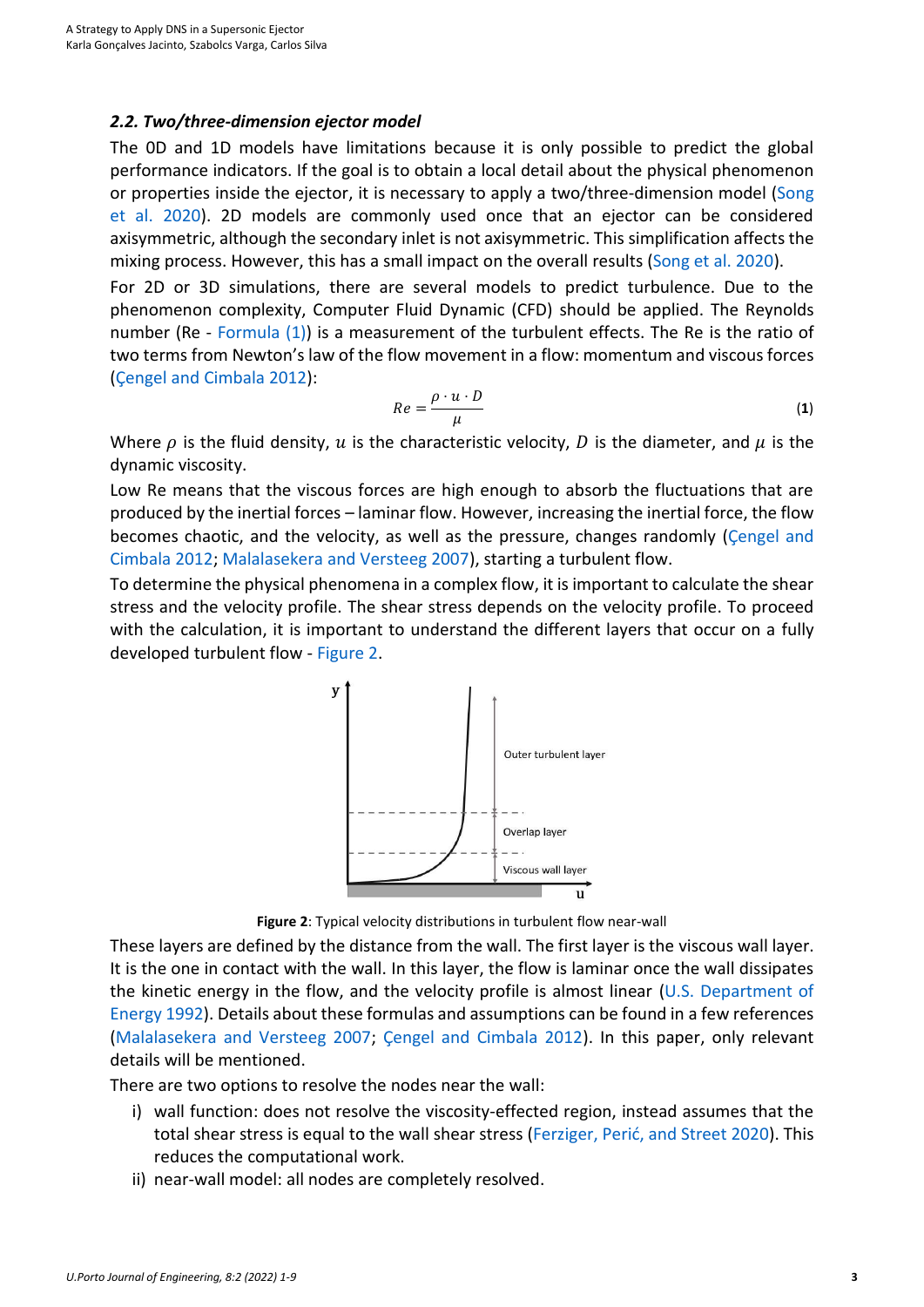Knowing the different approaches to solve the near-wall region, it is important to select a turbulence model that adjusts to the characteristics of the flow under analysis. Nowadays, there exist a significant number of different turbulent models. Several of them have the same base, but they were adapted to some specifications of the flow [\(Argyropoulos and Markatos](#page-6-7)  [2015\)](#page-6-7). There are three usual approaches to tackle turbulence: Reynolds-Averaged Navier-Stokes (RANS), Large Eddy Simulation (LES), and Direct Numerical Simulation (DNS).

## *2.2.1.Reynolds Average Navier-Stokes (RANS)*

A laminar flow can be fully described by the Navier-Stokes equations. However, a turbulent flow has fluctuations that have a strong impact on the wall shear stress (Cengel and Cimbala [2012\)](#page-6-5). Besides that, a turbulent flow is characterized by rotational flow structures – eddies. These transport mass, momentum, and energy for sections of the flow where they would not exist, if the flow continued to develop in an orderly fashion, that is, laminar. The randomness behind a turbulent flow makes it difficult to describe easily all the flow properties. That is where the Reynolds decomposition is applied [\(Malalasekera and Versteeg 2007\)](#page-7-10).

Reynolds Average Navier-Stokes method models the turbulence and solves the mean field. Besides Navier-Stokes equations, additional equations should be added to resolve the system depending on the turbulence model selected. In ejectors the most common RANS models are:

- The k-ε model takes into account an equation for the turbulence kinetic energy (k) and another for dissipation rate ( $\varepsilon$ ). It was developed to fully simulate turbulent flows while neglecting molecular viscosity effects.
- The k-ω model was created to improve the results near the wall by calculating the turbulence kinetic energy (k) and the specific dissipation rate  $(\omega)$ .
- The Transition Shear Stress Transport (T-SST) model is a result of the best two worlds, kε, and k-ω models. The standard k-ω model served as a basis, to which two equations were added: transport equation for the intermittency  $(y)$  and transport equation for the transition momentum thickness Reynolds number ( $R\tilde{e}_{dt}$ ) [\(ANSYS Inc. 2009\)](#page-6-8). Besides all the advantages of the standard k-ω model, the T-SST model describes with precision the transition zone [\(Varga et al. 2017\)](#page-8-0).

There are several scientific papers where different turbulence models are compared with experimental data. Taking the example of air as a working fluid, [Bartosiewicz et al. \(2005\)](#page-6-9) concluded that SST k-ω was the most accurate model, however, a few years later, for a different geometry, [Hemidi et al. \(2009\)](#page-7-12) had different results for the same fluid. That incoherency is usual for turbulence simulation with RANS because each model is more or less accurate according to the flow characteristics. Even in ejectors, the model accuracy is highly related to ejector geometry, boundary conditions, and fluid properties [\(Pianthong et al. 2007\)](#page-7-13). Those disagreements in the results show that RANS does not have the precision to accurately compute the turbulence.

## *2.2.2.Large Eddy Simulation (LES)*

The chaos in a turbulent flow is characterized by eddies with different lengths and time scales. The RANS models are used to describe all eddies by a single turbulence model. However, the energy exchange between eddies of different lengths is an obstacle in the selection of the most accurate RANS model [\(Malalasekera and Versteeg 2007\)](#page-7-10). For high Reynolds numbers, the smaller eddies can be approached as isotropic and are considered as having a universal behavior. The largest eddies' characteristics depend on the flow domain, boundary conditions, and body forces. Dissimilar to the small eddies, the big eddies are anisotropic and interact/extract energy from the mean flow [\(Malalasekera and Versteeg 2007\)](#page-7-10).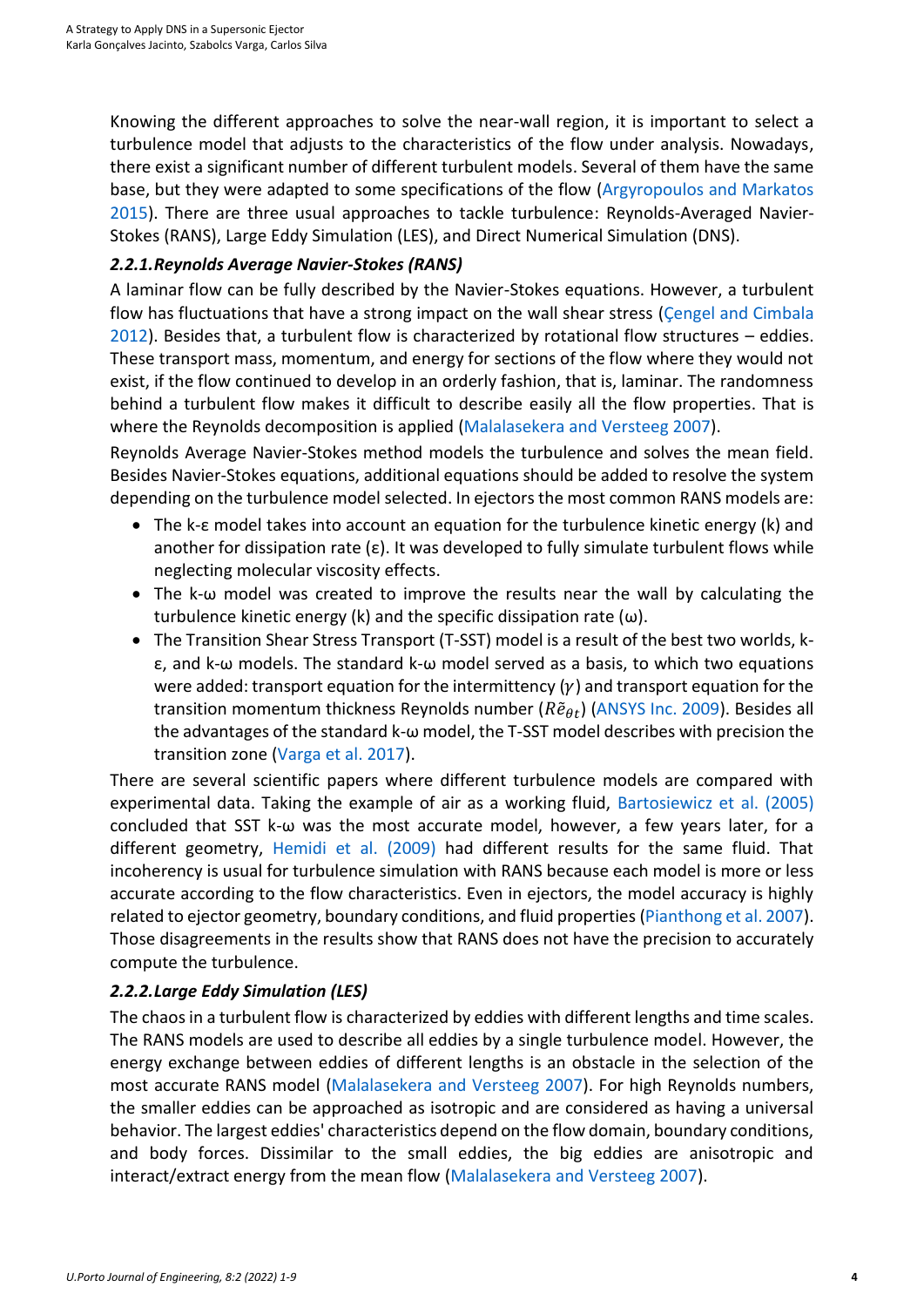LES was developed to resolve completely the large eddies and treat the small eddies as means of a sub-grid scale model [\(Malalasekera and Versteeg 2007\)](#page-7-10). The study of ejectors using LES is something recent and that adds some difficulties, as high computational cost and assumptions that are made which reduce the accuracy of the solution [\(Fang et al. 2019;](#page-6-10) [Zaheer and Masud](#page-8-2)  [2017\)](#page-8-2).

## *2.2.3. Direct Numerical Simulations (DNS)*

Direct Numerical Simulation, known as DNS, computes all the flow, mean and turbulent velocity. There is no modeling need, once that DNS solves the Navier-Stokes equations through a transient solution with small time steps with a fine mesh, that allows resolving the minor turbulent eddies and fastest fluctuations [\(Malalasekera and Versteeg 2007\)](#page-7-10). The major disadvantage of DNS is the high computational cost involved for turbulent flows and especially for high Reynolds numbers [\(Malalasekera and Versteeg 2007\)](#page-7-10).

## **3. Ejector Modeling in the Future**

DNS solves all length scales in a turbulent flow [\(Ringstad et al. 2020\)](#page-7-7). Due to the complexity, this method applied to turbulence flows is recent that it requires high computational work. This happens because turbulence is a chaotic form of mass, momentum, and energy exchange. This behavior raises the inertial forces while ignoring viscous forces, increasing the Reynolds number.

The instability of the big eddies causes them to break and transfer the energy, mass, and momentum to smaller eddies. This phenomenon, known as the energy cascade, occurs in sequence until the eddy motion is stable and the molecular viscosity is capable of dissipating the kinetic energy [\(Pope 2000\)](#page-7-14). Due to geometry dependence, the higher eddies are assumed as anisotropic and predictable. On the other hand, smaller eddies do not depend on geometry, and the vortices adopt a more random behavior, i.e., isotropic [\(de Souza et al. 2011\)](#page-6-11).

Those conclusions are the basis that Kolmogorov used to develop the known Kolmogorov Scales. These are the smaller scales that can exist in a turbulent flow and dissipate the energy from the larger scales [\(Pope 2000\)](#page-7-14).

## *3.1. The problem*

The Kolmogorov scales are used to predict the computational cost, which is the major problem when the goal is to apply DNS to flows with high Reynolds number, what happens in the ejector flow.

The cell dimension of the grid can be approached by the Kolmogorov length scale [\(Formula](#page-4-0) [\(2\)](#page-4-0)), where the cell dimensions are defined by [Formula \(3\)](#page-4-1) [\(Pope 2000\)](#page-7-14).

$$
\eta = \left(\frac{\vartheta^3}{\varepsilon}\right)^{1/4} \tag{2}
$$

<span id="page-4-1"></span><span id="page-4-0"></span>
$$
\Delta x \approx 2.1 \cdot \eta \tag{3}
$$

An initial approach to the number of elements in the mesh can be approached by the ratio between the domain volume and the element volume ( $\Delta V = \Delta x^3$ ). The limit for the number of elements ( $N^3$ ) is defined by the CPU of the computer available to perform the simulation.

## *3.1.1.The problem description*

Initially, was evaluated if it was possible to apply DNS in a monophasic ejector. FLUENT 2020 R2 was the CFD software used to obtain the flow properties for the analysis. The turbulence model applied was SST k-ω. All the results were obtained for the double choking mode of the ejector operation [\(Varga, Lebre, and Oliveira 2013\)](#page-8-3).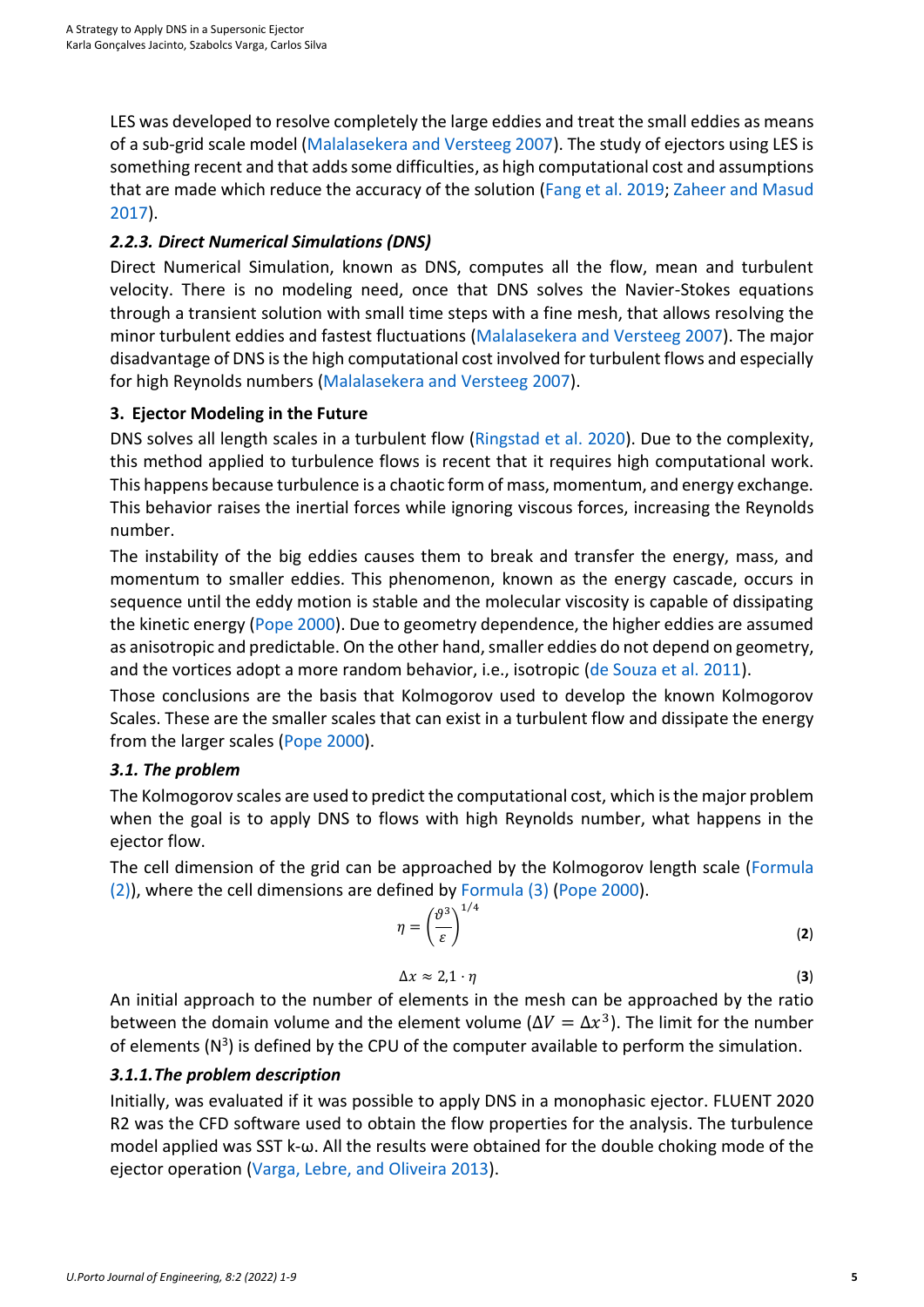The number of elements was computed using the smaller diameter of the ejector, the throat - [Figure 1,](#page-1-0) to obtain the local properties, once that is the critical point. [Table 1](#page-5-0) presents the obtained values needed in this study.

|                                                                                 | $\rho$ [m <sup>3</sup> /kg] | $\bar{u}$ [m/s] | <u> 1 [%]</u> | $D$ [m] | $\mu_{\text{molecular}}$ [kg/(m.s)] |  |  |
|---------------------------------------------------------------------------------|-----------------------------|-----------------|---------------|---------|-------------------------------------|--|--|
| throat                                                                          | 57.85                       | 147.9           | 0.460         | 0.0028  | 1.40E-05                            |  |  |
| Table 1: Computed values for the throat of the simulated ejector                |                             |                 |               |         |                                     |  |  |
| $(\bar{u})$ is the mean velocity of the flow and I is the turbulence intensity) |                             |                 |               |         |                                     |  |  |

<span id="page-5-0"></span>Considering DNS only for the mixing section, applying the Kolmogorov Scale is possible to estimate the number of elements N<sup>3</sup>≈7x10<sup>19</sup> [\(Table 2\)](#page-5-1), which makes this simulation impossible for the actual computers due to the high computational cost [\(Pope 2000\)](#page-7-14). However, there are some possibilities to work around the problem.

|                                  | $n \, \text{m}$ | $\Delta x$ [m] | $\mathsf{N}^3$     |  |  |
|----------------------------------|-----------------|----------------|--------------------|--|--|
| throat                           | $1,06x10^{-7}$  | $2,22x10^{-7}$ | 7x10 <sup>19</sup> |  |  |
| <b>Table 2: Results obtained</b> |                 |                |                    |  |  |

## <span id="page-5-1"></span>*3.2. The possible solution*

The proposed objective of the work is to develop a strategy for analyzing ejector flow using DNS. Two paths will be followed during the study. First, an ejector will be designed for a maximum value of 100 to the turbulent Reynolds [\(Pope 2000\)](#page-7-14). Through [Figure 3,](#page-5-2) it is possible to accomplish that the number of nodes is around  $N^3 \approx 1,25 \times 10^8$ .



**Figure 3**: The number of nodes required to perform a DNS adapted from [Pope \(2000\)](#page-7-14)

<span id="page-5-2"></span>Applyin[g Formula \(2\)](#page-4-0) and [Formula \(3\)](#page-4-1) in a 1D model previously developed [\(Varga, Oliveira, and](#page-8-4)  [Diaconu 2009\)](#page-8-4), it is possible to define an initial geometry for an ejector to perform a Direct Numerical Simulation. However, this is a theoretical ejector. Due to its small size, it is impossible to build and test. Nonetheless, this simulation could be the answer to fully understanding the flow inside an ejector.

Second, a hybrid model, DNS/LES or DNS/RANS, will be developed for a real size ejector to study the mixing process using DNS. The boundary conditions will be using RANS or LES. These results will be compared to experimental and conventional simulation data.

## **4. Conclusions**

The flow in a supersonic ejector is highly turbulent, making it impossible to resolve with DNS in the actual days. There are a few approaches in RANS to solve the turbulence, each one has a different focus [\(Argyropoulos and Markatos 2015\)](#page-6-7). However, RANS solves the turbulence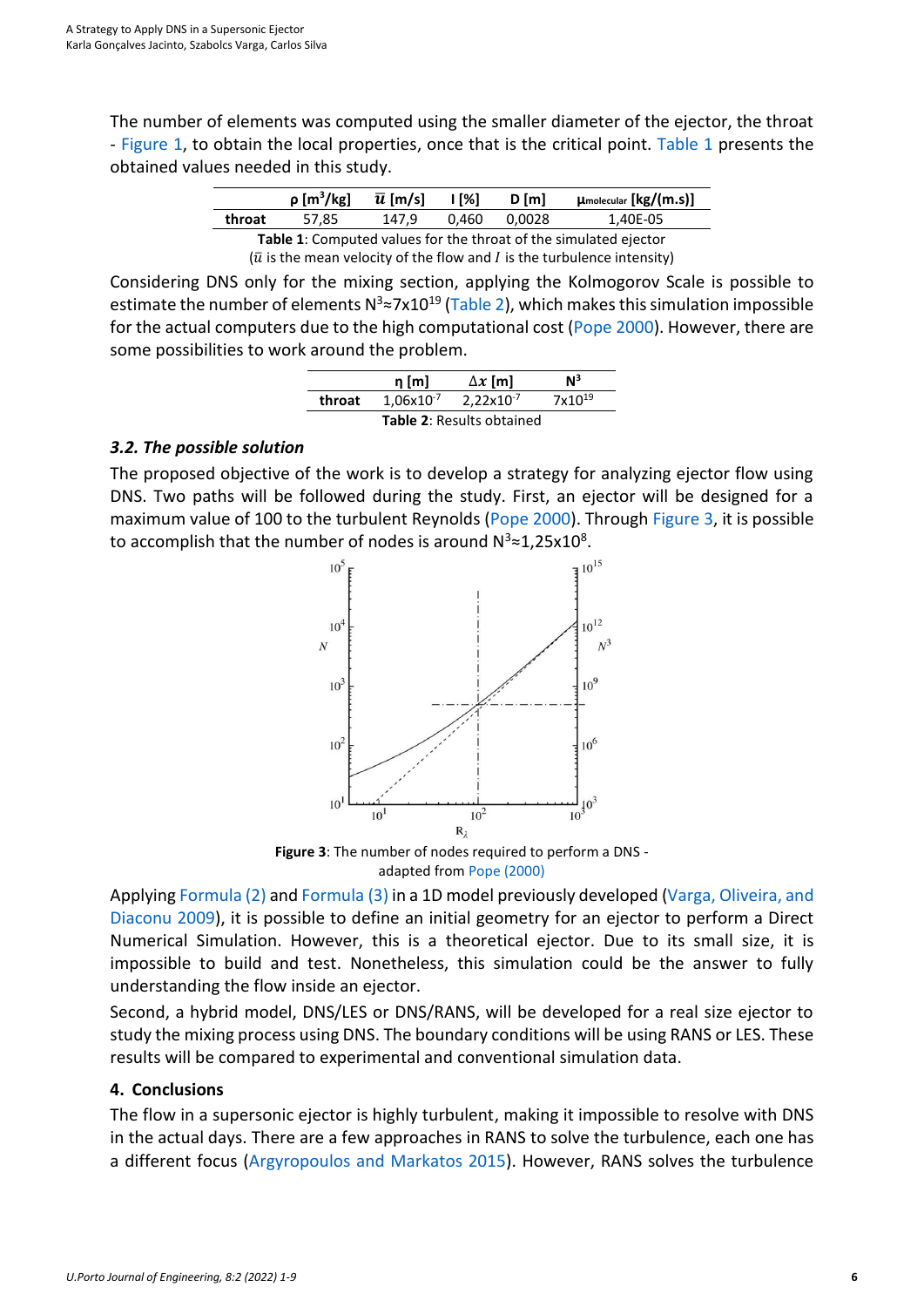based on average values and empirical data. These limitations are reflected in the outcomes when local properties are compared with experimental results.

DNS is the ideal tool to simulate de ejector flow, yet its potential is limited by the CPU of the actual computers. DNS requires a very fine grid, with dimensions proportional to the Kolmogorov length scale. The higher the Reynolds number, the lower is the element size in the mesh, which increases the computational cost.

This paper presents two possible solutions to work around this problem: 1) define the ejector geometry to obtain a certain number of grid elements or 2) a hybrid model DNS/LES or RANS/LES. These proposals will be developed in the coming months as part of a doctoral program.

### **References**

- <span id="page-6-8"></span>ANSYS Inc. 2009. "ANSYS FLUENT 12.0/12.1 Documentation". [https://www.afs.enea.it/project/neptunius/docs/fluent/index.htm.](https://www.afs.enea.it/project/neptunius/docs/fluent/index.htm)
- <span id="page-6-7"></span>Argyropoulos, C. D., and N. C. Markatos. 2015. "Recent advances on the numerical modelling of turbulent flows". *Applied Mathematical Modelling* 39, no. 2: 693-732. https://doi.org/10.1016/j.apm.2014.07.001.
- <span id="page-6-2"></span>Ashley, C. M. 1934. "Steam ejector system for car conditioning". *Transactions of the American Institute of Electrical Engineers* 53, no. 3: 406-10. https://doi.org/10.1109/T-AIEE.1934.5056644.
- <span id="page-6-9"></span>Bartosiewicz, Y., Z. Aidoun, P. Desevaux, and Y. Mercadier. 2005. "Numerical and experimental investigations on supersonic ejectors". *International Journal of Heat and Fluid Flow* 26, no. 1 (february): 56-70. https://doi.org/10.1016/j.ijheatfluidflow.2004.07.003.
- <span id="page-6-1"></span>Bulinski, Z., J. Smolka, A. Fic, K. Banasiak, and A. J. Nowak. 2010. "A comparison of heterogenous and homogenous models of two-phase transonic compressible  $CO<sub>2</sub>flow$ through a heat pump ejector". *IOP Conference Series: Materials Science and Engineering* 10, no. 1: Article number 012019. https://doi.org/10.1088/1757-899X/10/1/012019.
- <span id="page-6-5"></span>Çengel, Y. A., and J. M. Cimbala. 2012. *Mecânica dos fluidos: Fundamentos e aplicações*. Porto Alegre: AMGH.
- <span id="page-6-11"></span>de Souza, J. F. A., L. R. de Oliveira, J. L. L. de Azevedo, I. D. Soares, and M. M. Mata. 2011. "A review of turbulence and its modeling". *Revista Brasileira de Geofisica* 29, no. 1 (january): 21-41. [https://doi.org/10.1590/S0102-261X2011000100002.](https://doi.org/10.1590/S0102-261X2011000100002)
- <span id="page-6-0"></span>Diaconu, B. M., S. Varga, and A. C. Oliveira. 2011. "Numerical simulation of a solar-assisted ejector air conditioning system with cold storage". *Energy* 36, no. 2 (february): 1280-91. https://doi.org/10.1016/j.energy.2010.11.015.
- <span id="page-6-4"></span>Elbel, S., and N. Lawrence. 2016. "Review of recent developments in advanced ejector technology". *International Journal of Refrigeration* 62 (february): 1-18. https://doi.org/10.1016/j.ijrefrig.2015.10.031.
- <span id="page-6-10"></span>Fang, Y., S. Poncet, H. Nesreddine, and Y. Bartosiewicz. 2019. "An open-source density-based solver for two-phase CO<sub>2</sub> compressible flows: Verification and validation". *International Journal of Refrigeration* 106: 526-38. [https://doi.org/10.1016/j.ijrefrig.2019.05.016.](https://doi.org/10.1016/j.ijrefrig.2019.05.016)
- <span id="page-6-6"></span>Ferziger, J. H., M. Perić, and R. L. Street. 2020. *Computational methods for fluid dynamics*. 4th ed. Springer[. https://doi.org/10.1007/978-3-319-99693-6.](https://doi.org/10.1007/978-3-319-99693-6)
- <span id="page-6-3"></span>Fondrk, V. V. 1952. "Multi-stage ejectors for high vacuum". *Vacuum* 2, no. 2 (april): 149-50. [https://doi.org/10.1016/0042-207x\(52\)90473-9.](https://doi.org/10.1016/0042-207x(52)90473-9)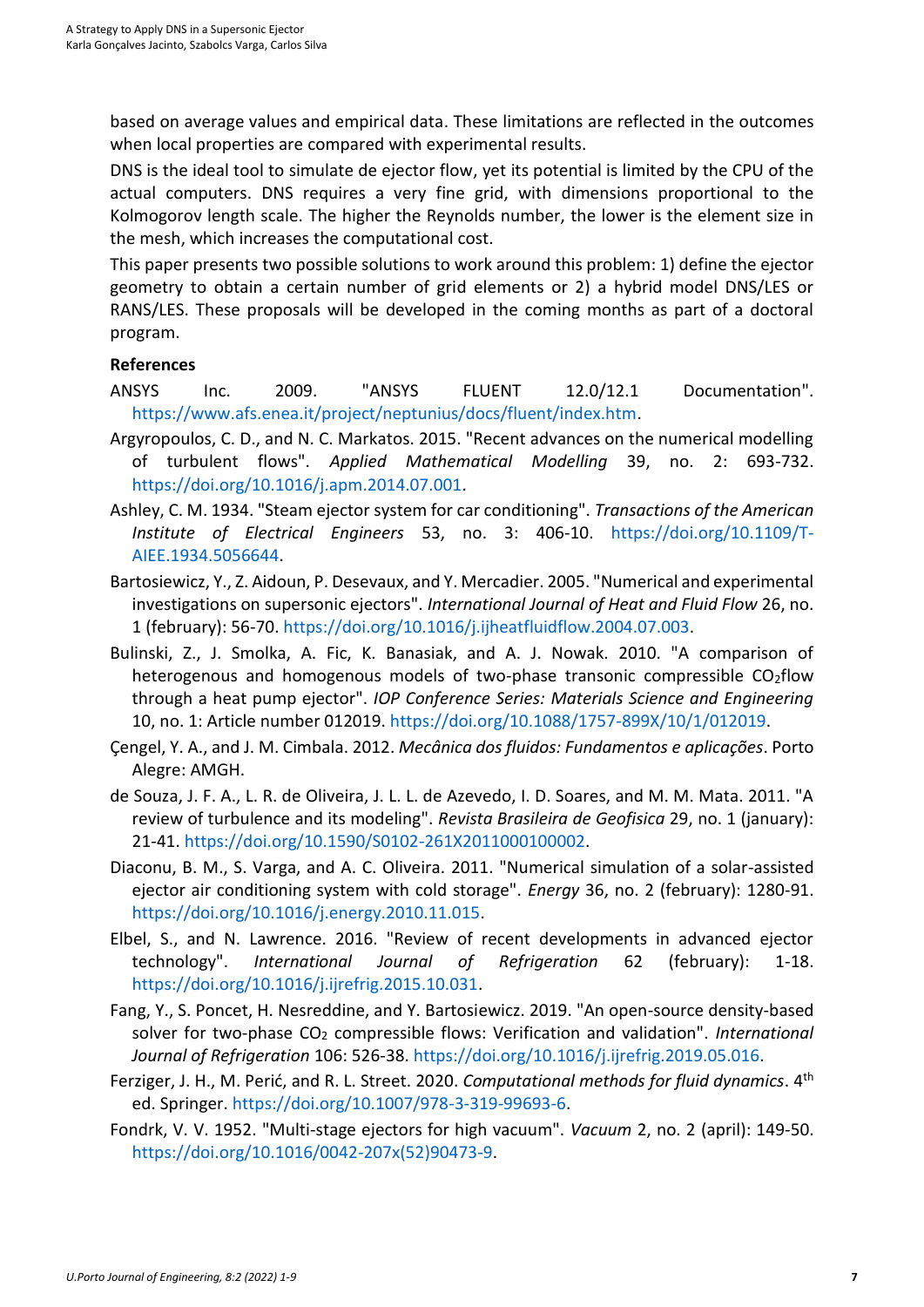- <span id="page-7-2"></span>Gay, N. H. 1931. Refrigerating system. United States Patent 1836318, filed July 26, 1926, and issued December 15, 1931. [https://www.freepatentsonline.com/1836318.html.](https://www.freepatentsonline.com/1836318.html)
- <span id="page-7-8"></span>He, S., Y. Li, and R. Z. Wang. 2009. "Progress of mathematical modeling on ejectors". *Renewable and Sustainable Energy Reviews* 13, no. 8 (october): 1760-80. [https://doi.org/10.1016/j.rser.2008.09.032.](https://doi.org/10.1016/j.rser.2008.09.032)
- <span id="page-7-12"></span>Hemidi, A., F. Henry, S. Leclaire, J.-M. Seynhaeve, and Y. Bartosiewicz. 2009. "CFD analysis of a supersonic air ejector. Part I: Experimental validation of single-phase and two-phase operation". *Applied Thermal Engineering* 29, no. 8-9 (june): 1523-31. [https://doi.org/10.1016/j.applthermaleng.2008.07.003.](https://doi.org/10.1016/j.applthermaleng.2008.07.003)
- <span id="page-7-1"></span>Huang, B. J., J. M. Chang, C. P. Wang, and V. A. Petrenko. 1999. "1-D analysis of ejector performance". *International Journal of Refrigeration* 22, no. 5 (august): 354-64. [https://doi.org/10.1016/S0140-7007\(99\)00004-3.](https://doi.org/10.1016/S0140-7007(99)00004-3)
- <span id="page-7-0"></span>IEA - International Energy Agency. 2018. *The future of cooling - Opportunities for energyefficient air conditioning*. [https://www.iea.org/reports/the-future-of-cooling.](https://www.iea.org/reports/the-future-of-cooling)
- <span id="page-7-5"></span>Kornhauser, A. A. 1990. "The use of an ejector as a refrigerant expander". *International Refrigeration and Air Conditioning Conference*. Paper 82. [https://docs.lib.purdue.edu/iracc/82/.](https://docs.lib.purdue.edu/iracc/82/)
- <span id="page-7-4"></span>Langmuir, I. 1916. "The condensation pump: An improved form of high vacuum pump". *Journal of the Franklin Institute* 182, no. 6 (december): 719-43. [https://doi.org/10.1016/S0016-0032\(16\)90056-5.](https://doi.org/10.1016/S0016-0032(16)90056-5)
- <span id="page-7-3"></span>Macquorn Rankine, W. J. 1869. "Morton's ejector condenser". *Journal of the Franklin Institute* 88, no. 6 (december): 377-82. [https://doi.org/10.1016/0016-0032\(69\)90750-9.](https://doi.org/10.1016/0016-0032(69)90750-9)
- <span id="page-7-10"></span>Malalasekera, W., and H. K. Versteeg. 2007. *An Introduction to Computational Fluid Dynamics*. 2<sup>nd</sup> ed. Vol. 7. Harlow: Pearson Education Limited.
- <span id="page-7-13"></span>Pianthong, K., W. Seehanam, M. Behnia, T. Sriveerakul, and S. Aphornratana. 2007. "Investigation and improvement of ejector refrigeration system using computational fluid dynamics technique". *Energy Conversion and Management* 48, no. 9 (september): 2556- 64. [https://doi.org/10.1016/j.enconman.2007.03.021.](https://doi.org/10.1016/j.enconman.2007.03.021)
- <span id="page-7-14"></span>Pope, S. B. 2000. *Turbulent flows*. Cambridge: Cambridge University Press. [https://doi.org/10.1017/CBO9780511840531.](https://doi.org/10.1017/CBO9780511840531)
- <span id="page-7-7"></span>Ringstad, K. E., Y. Allouche, P. Gullo, Å. Ervik, K. Banasiak, and A. Hafner. 2020. "A detailed review on CO<sup>2</sup> two-phase ejector flow modeling". *Thermal Science and Engineering Progress* 20: Article number 100647[. https://doi.org/10.1016/j.tsep.2020.100647.](https://doi.org/10.1016/j.tsep.2020.100647)
- <span id="page-7-6"></span>Song, Y., Y. Ma, H. Wang, X. Yin, and F. Cao. 2020. "Review on the simulation models of the two-phase-ejector used in the transcritical carbon dioxide systems". *International Journal of Refrigeration* 119 (november): 434-47. [https://doi.org/10.1016/j.ijrefrig.2020.04.029.](https://doi.org/10.1016/j.ijrefrig.2020.04.029)
- <span id="page-7-9"></span>Taslimi Taleghani, S., M. Sorin, and S. Poncet. 2018. "Modeling of two-phase transcritical CO<sub>2</sub> ejectors for on-design and off-design conditions". *International Journal of Refrigeration* 87 (march): 91-105. [https://doi.org/10.1016/j.ijrefrig.2017.10.025.](https://doi.org/10.1016/j.ijrefrig.2017.10.025)
- <span id="page-7-11"></span>U.S. Department of Energy. 1992. *DOE Fundamentals Handbook - Thermodynamics, Heat Transfer, and Fluid Flow*. Vol. 3. DOE-HDBK-1012/3-92. Washington, D.C.: U.S. Department of Energy. [https://www.standards.doe.gov/standards-documents/1000/1012-bhdbk-](https://www.standards.doe.gov/standards-documents/1000/1012-bhdbk-1992-v3)[1992-v3.](https://www.standards.doe.gov/standards-documents/1000/1012-bhdbk-1992-v3)